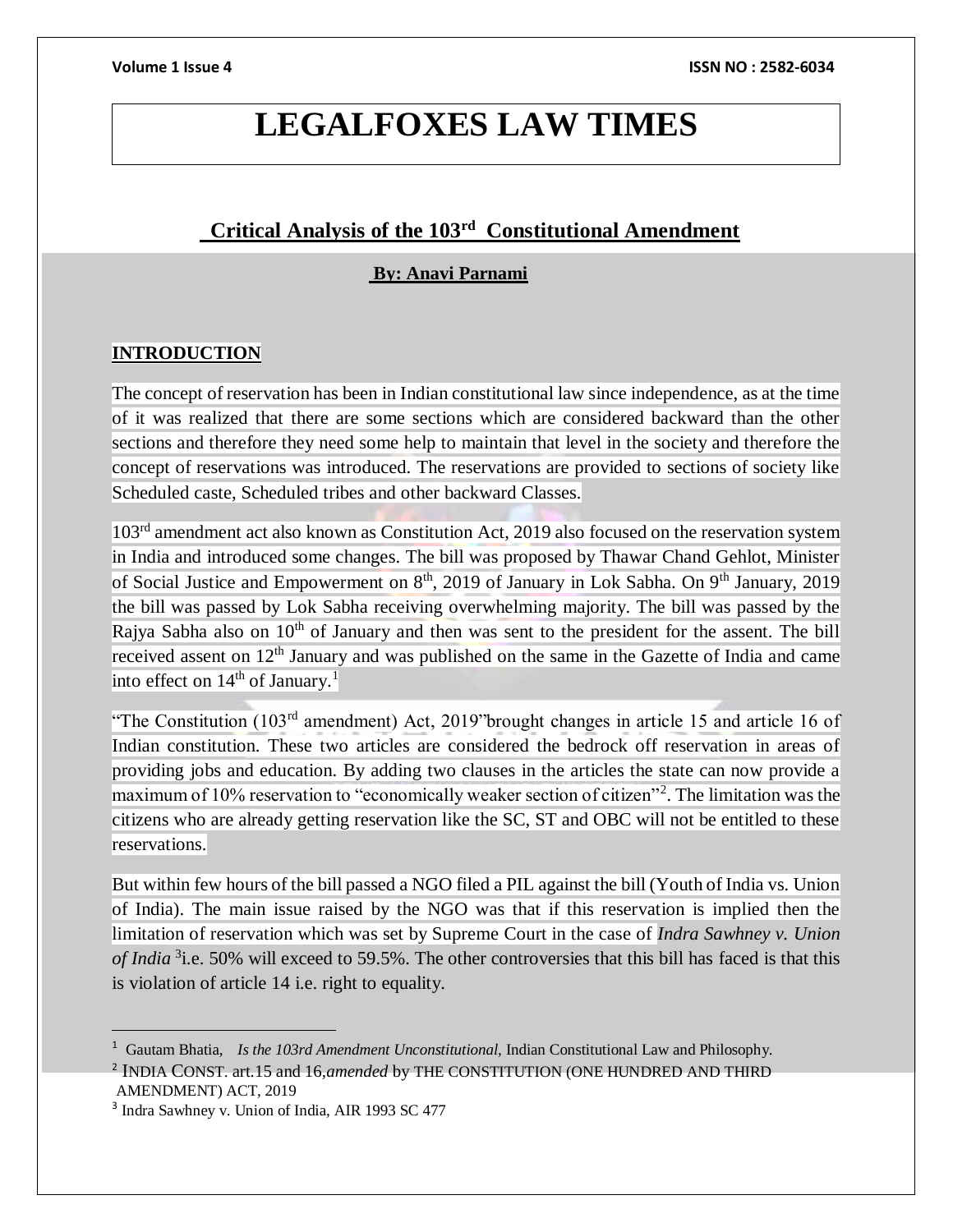Despite of the controversy faced by this bill the Supreme Court has restrained the order of stay on the bill and therefore  $103<sup>rd</sup>$  amendment is still in effect.

### **RESEARCH OBJECTIVE –**

The objective of the study is to have an in depth knowledge about  $103<sup>rd</sup>$  amendment act. As the amendment was passed on what grounds were the act was challenged and to challenge the constitutional validity of  $103<sup>rd</sup>$  amendment. It is necessary to check whether the amendment was necessary or not. And what are consequences of the act passed.

# **RESEARCH METHODOLOGY-**

### DOCTRINAL LEGAL RESEARCH –

This is the most used method of legal research. In this, concepts and abstracts are collected from different sites, and methodically combined. In this study various articles, journals, newspaper reports etc. are collected studied and analyzed.

### ANALYTICAL LEGAL RESEARCH-

This type of research includes the analysis of various elements, sources and information and how they relate each other. It includes locating the Law/Source of the law, identifying the status of the law in the hierarchy of Laws (International Law, Constitutional Law, Ordinary Law, Precedents, Customs, etc.) and finding the meaning of law.



# "OUR MISSION YOUR SUCCESS"

# **RESEARCH QUESTION-**

- What is 103<sup>rd</sup> Constitutional Amendment Act, 2019?
- Is this amendment constitutionally valid?
- Does this amendment violate basic human rights and right to equality?
- Whether 10% reservation exceeds the limitation of 50% reservation?

### **LITERATURE REVIEW-**

There are number of journals, articles, newspaper reports available for the concerned topic. The primary source of information is "THE CONSTITUTION (ONE HUNDRED AND THIRD AMENDMENT) ACT, 2019" –The official amendment act passed by the government. The official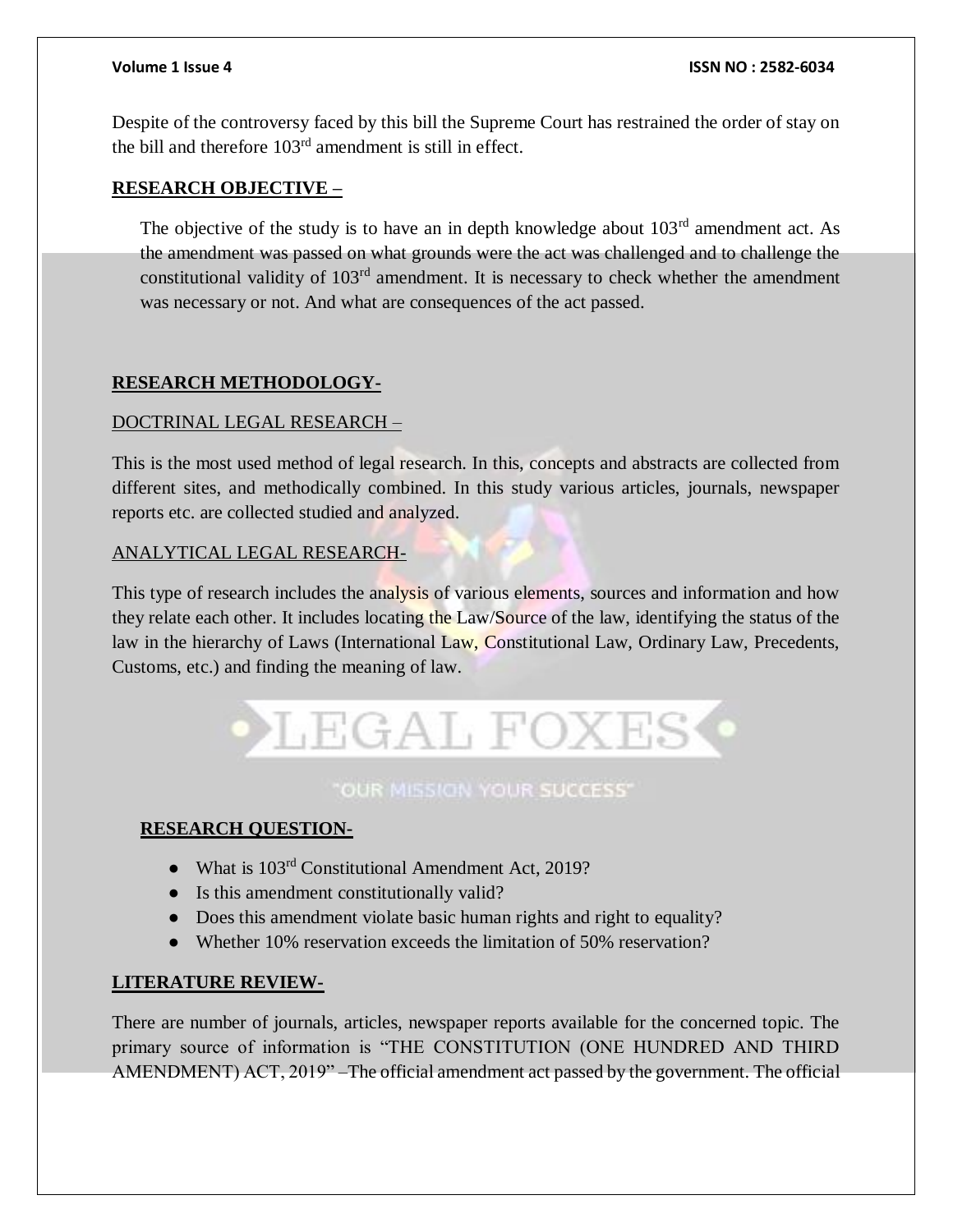amendment passed helps us to understand the changes that are made in reservation related articles after the amendment

The secondary sources are articles and news reports like **"**Constitutional Validity of 103rd Constitutional Amendment Act, 2019" by Shubhangi Agarwal and "Can the ten per cent quota for economically weaker sections survive judicial scrutiny – The Hindu Centre for Politics and Public Policy" by K. Ashok Vardhan Shetty." Newspaper reports like "Should 10% quota matter be referred to Constitution Bench?" published by Indian Express. There are many more articles, blogs and newspaper reports which have helped in the study of this project. Such as-

"Amendment"- An article posted by the website Encyclopedia Britannica is used for the basic understanding of what are amendments and what is the context of amendments in India.

"Constitutional Amendments — A Legal Analysis"- An article posted ebc.com also provides with basic understanding of amendments in India.

"Procedure of Amendment of the Constitution: Method of Amendment"-An article posted on Youirlibrary.com gives us the information about the procedure of Amendments followed in India

**"**Reservation in India"- article posted on the blog- Dristhi gives us insight about the history of reservation and importance of reservation with introduction of 103<sup>rd</sup> amendment.

"Reservation to the Economically Backward Class — Indian Constitutional Perspective- By Shreya Mishra and Vipin sharma" posted on the SCC online blog provides us with vast information about the history of amendment, what is 103rd amendment and positive as well as critical analysis of the act.

"Fewer poor among SC, ST, and OBC-By Somesh Jha" provides with statistics of data which shows Improvement of the status of SC, ST, OBC in the past few years.

"In the 103rd Amendment Unconstitutional By- Gautam Bhatia". An article posted on the blog Indian Constitutional Law and Philosophy wordpress provides us with analysis of the act.

# **CHAPTERISATION-**

.

Ch-1. Constitutional Amendments

- What are constitutional amendments?
- How to Amend ?

Ch-2. History of Reservation and its existence.

Ch-3 What is 103rd Amendment?

- Introduction
- Purpose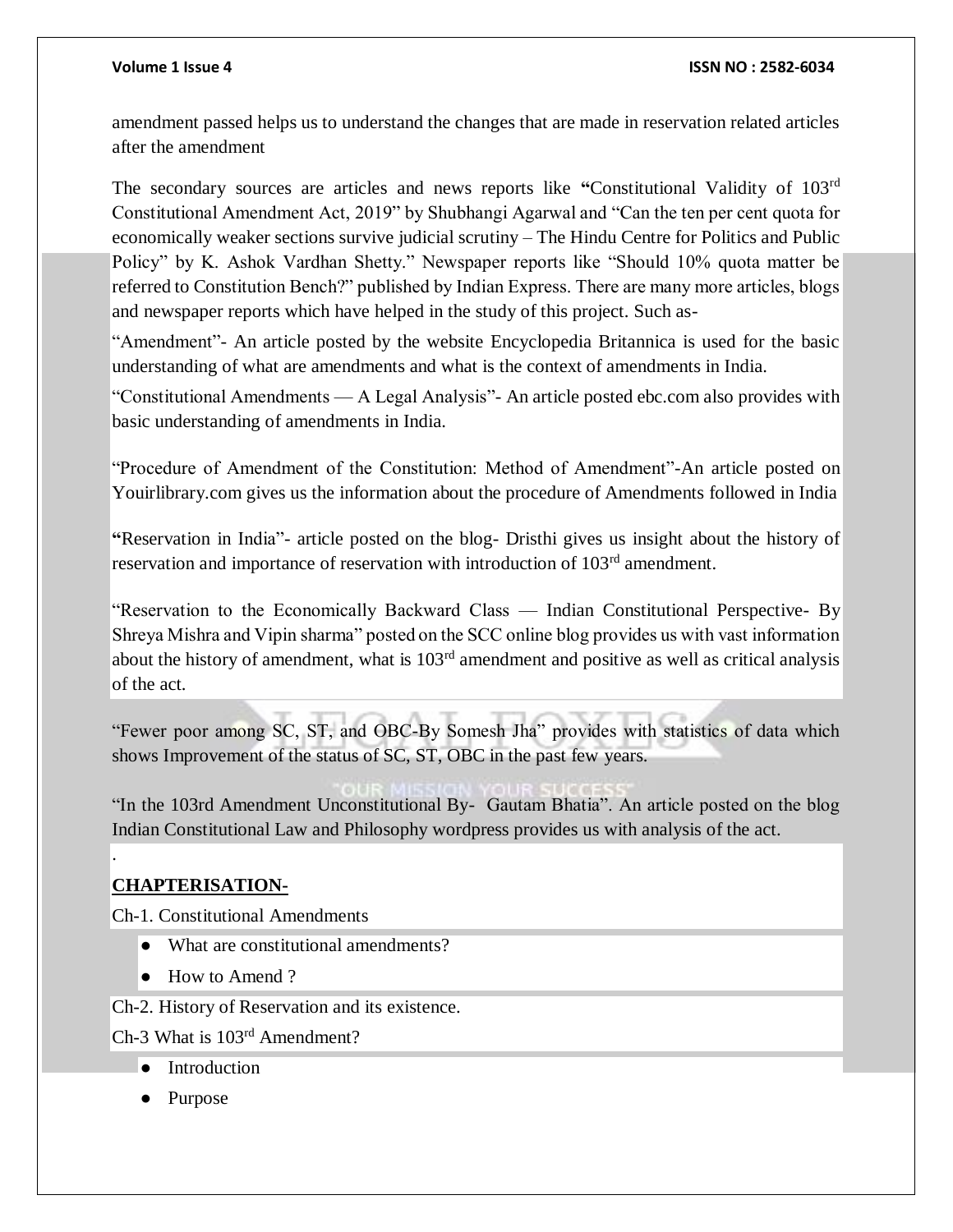● Positive views

Ch-4 Challenge to the constitutional validity.

- Amendment violates quota of 50%
- Violation of equality rights
- Provides representation to well represented class
- Arbitrariness

Ch-5 Recommendation

Ch-6 Conclusion

# **LIST OF CASES-**

- 1. Youth of India v. Union of India, 11 January 2019 2. Kesavananda Bharati v. State of Kerala
- (1973 SC 1461) 3. Indra Sawhney v. Union of India, (AIR 1993 SC 477)
- 4. Jarnail Singh v. Lachhmi Narayan, , 26 September 2018
- 5. M. R Bajali v State of Mysore, 1963 Suppl. 1 S.C.R. 439
- 6. M. Nagaraj v. Union of India, 19 October, 2006



"OUR MISSION YOUR SUCCESS"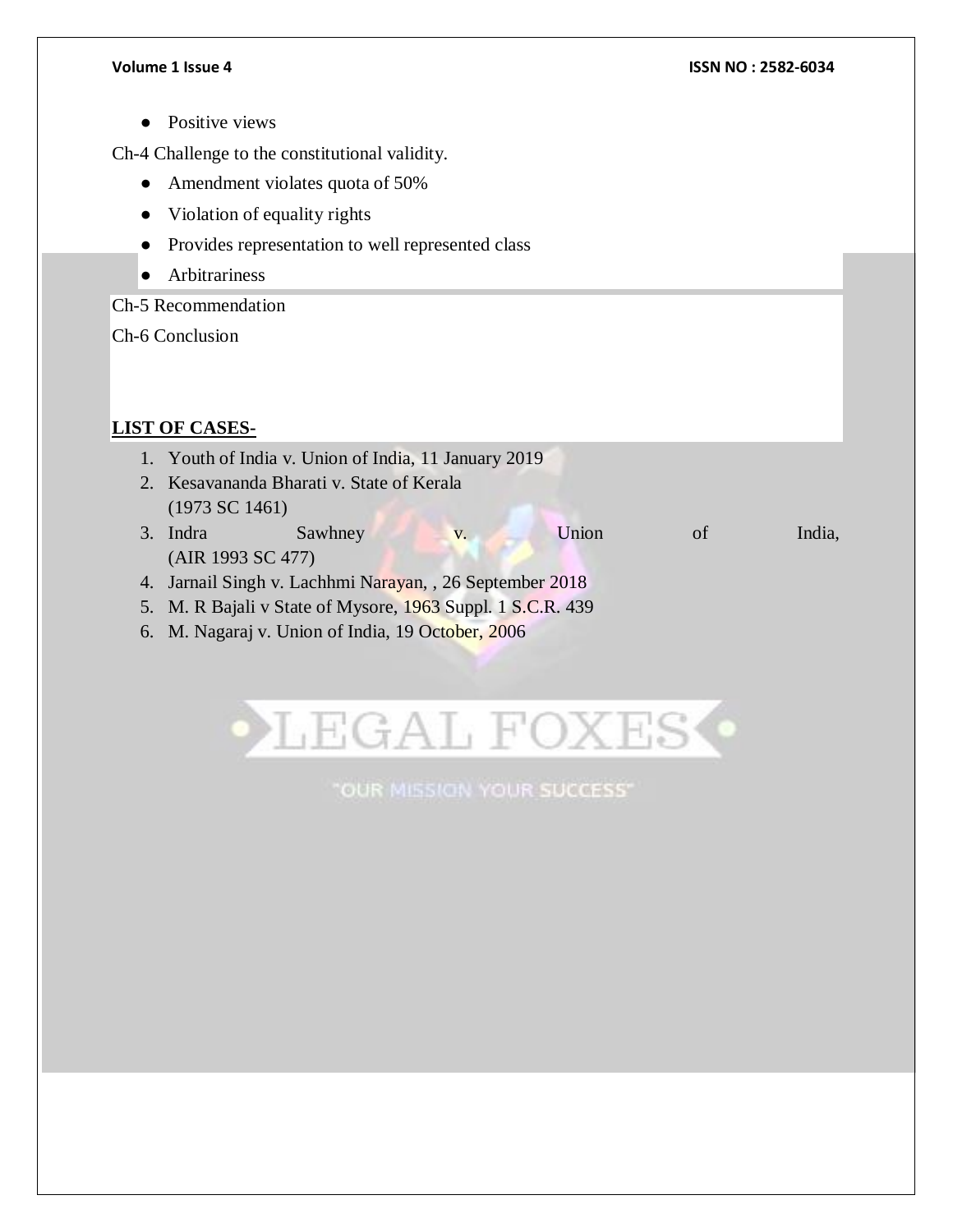### **Constitutional Amendments**

### $\triangleright$  What are constitutional Amendments?

Amendment basically means any change or addition or alteration made to a constitution, statue or legislative bills. Amendments can be done to existing constitutions, statues, legislative bills etc. Amendments are made though bills. As in in order to make an amendment a bill has to be passed regarding the same. Constitution is the spirit of any country. Therefore amendments in the constitution can change the political status of the country or governing institutions, such amendments are usually submitted to exactly prescribed procedure.<sup>4</sup>

The Indian constitution is rigid as well as flexible regarding the amendments. As mentioned earlier, constitution is the spirit of any country and therefore it can change the political status of the country. Therefore the makers of Indian constitution accepted this fact and tried to draft our constitution such as it is acceptable to amendments but also it is rigid regarding the amendments. It was said by Nehru that "While we want this Constitution to be as solid as we can make it there is no permanence in Constitutions, there should be certain flexibility. If you make anything rigid and permanent, you stop the nation's growth, the growth of living, vital, organic people. In any event, we could not make this Constitution so rigid that it cannot be adapted to changing conditions. When the world is in turmoil and we are passing through a very swift period of transition, what we may do today may not be wholly applicable tomorrow."<sup>5</sup>

### $\triangleright$  How to amend?

 $\overline{a}$ 

# **"OUR MISSION YOUR SUCCESS"**

The procedure of amendment has been mentioned in Article 368 of Indian Constitution under part 20. The Amendment procedure has been adapted from South Africa. The first amendment of Indian History was passed in 1951 on  $18<sup>th</sup>$  June.

There are three following ways to amend a constitution-

<sup>4</sup> The Editors of Encyclopedia Britannica ,*Amendment*, Encyclopedia Britannica Publisher: Encyclopedia Britannica, inc.

Date Published: February 06, 2020

URL: https://www.britannica.com/topic/amendment

<sup>5</sup> Raja Ram Agarwal, *Constitutional Amendments — A Legal Analysis,* ebc-india.com, https://www.ebcindia.com/lawyer/articles/76v3a1.htm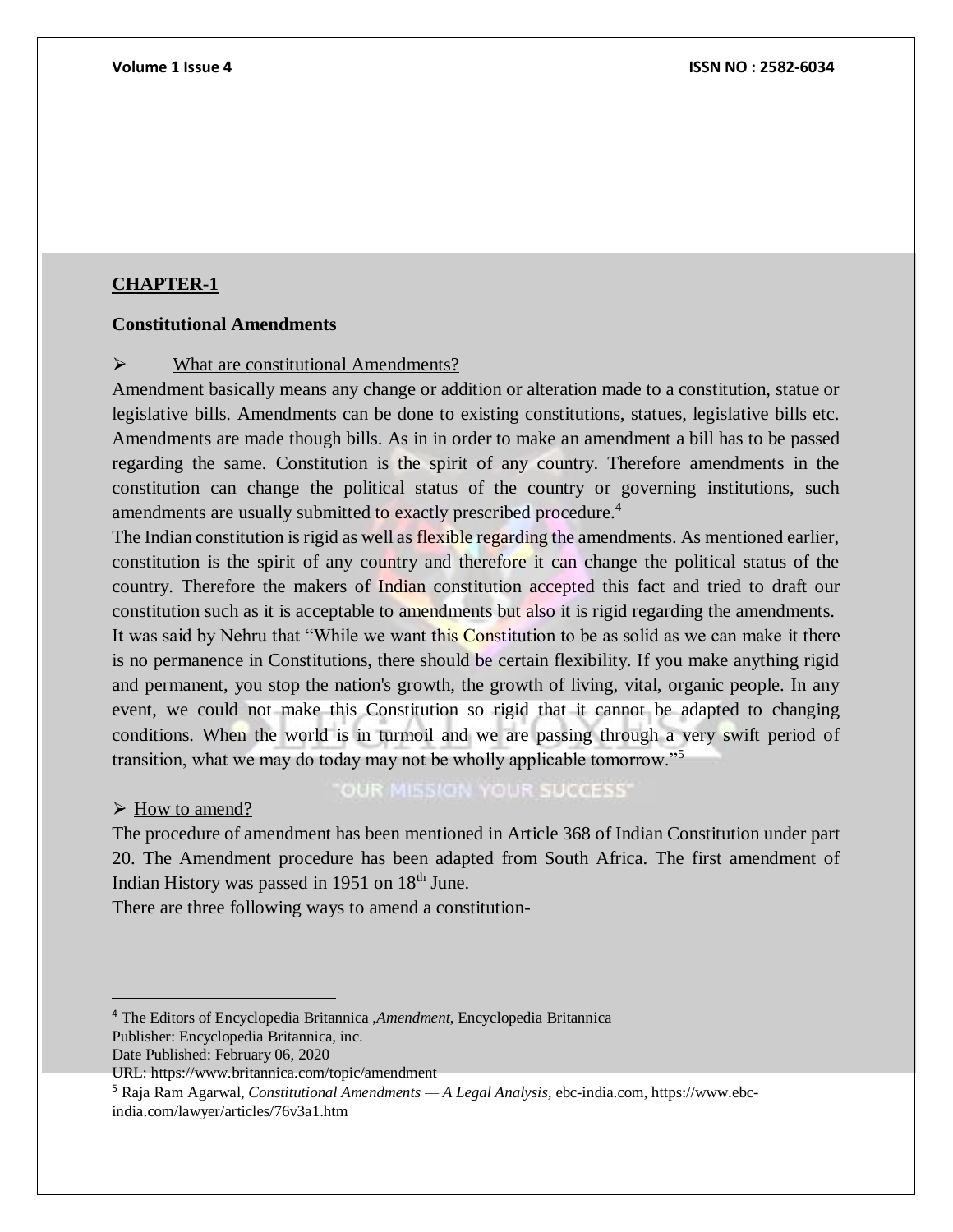### 1. Simple Majority-

Simple majority basically means more than  $50\%$  i.e.  $50\% + 1$ . When there is majority more than 50% of the members present and voting. For a bill to be passed by this method the majority can be by  $50\% + 1$  vote of all the members who are present in the house and are voting. This is also known as working majority. Most parts of the Constitution (with exception of some specific provisions) can be amended by this method. Under this method, the Constitution can be amended by the Union Parliament alone. For this purpose an amendment bill can be passed by each of the two Houses of Union Parliament by a majority of its total membership (i.e. absolute majority) and by a two-third majority of members present and voting in each House. It is a rigid method in so far as it prescribes a special majority for amending the constitution but it is considered to be a flexible method because under it the Union Parliament alone can pass any amendment.

- 1. Special Majority- As per article 368 Special majority requires a majority of 2/3rd members present and voting supported by more than 50% of the total strength of the house. The amendment in this kind of majority is passed only when the  $2/3<sup>rd</sup>$  members present and voting are equal to or greater than the absolute majority. For example if total strength is 120 members and 90 are present and voting then the bill will be amended when  $2/3^{rd}$  of 90 i.e. 60 people vote in favor and 50% of  $120 + 1$  will be greater than 60. But here in this case the absolute majority is greater than 60 and not the other one so the bill will not be amended. This majority is used to pass the constitutional amendment bill that are related to fundamental rights provided the basic intent could not be amended, removal of judges, etc.
- 2. Special Majority with Ratification by State Legislative- this is combination of the second method along with the votes by 50% of the State Legislative assembly. Here to pass the bill there is need of ratification by the states. i.e.  $2/3<sup>rd</sup>$  votes of members present and voting should be greater than absolute majority along with approval from 50% of the state legislatives. This type of special majority is required when a constitutional amendment bill try to change the federal structure. This is mostly used when there is amendment to be made in the provisions of amendment as per art. 368 or when the position of a state is affected by any of the amendment made so for approval of that amendment this kind of amendment is used." 67

 $\overline{a}$ 

<sup>&</sup>lt;sup>6</sup>Make footnote 6

Article name- Procedure of Amendment of the Constitution: Method of Amendment Website- Your article library, The next generation library URL: http://www.yourarticlelibrary.com/constitution/procedure-of-amendment-of-the-constitution-method-ofamendment/40333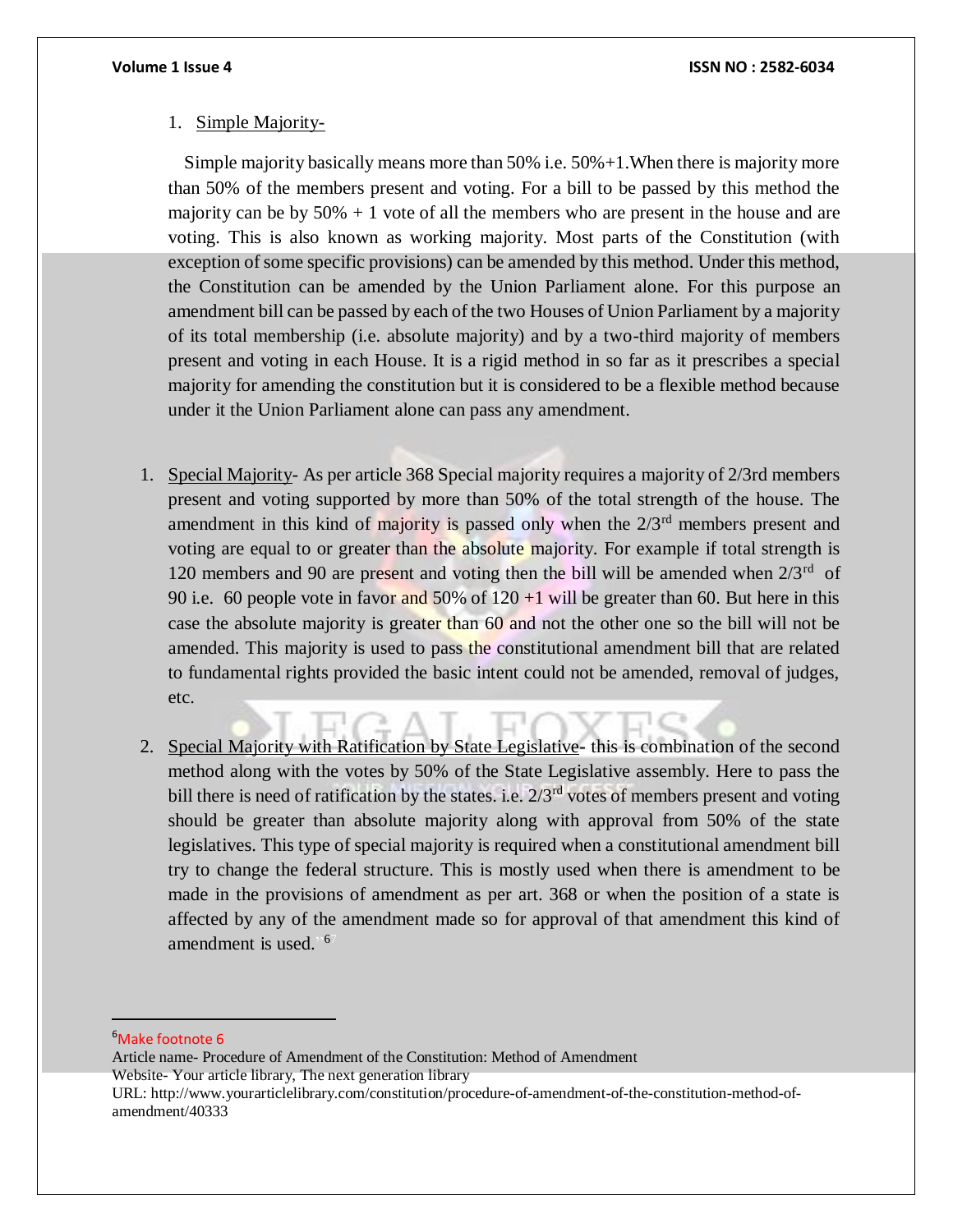

### **History of Reservation and its existence**

 $\overline{a}$ 

India is one of the most populated countries in the world with people of different cultures, backgrounds, beliefs and religions. When the constitution of India was being made all these things were kept in consideration and therefore equality is the spirit of constitution. The aim of the makers of constitution was to provide social, economic and political justice and equal opportunities to every citizen of this country.<sup>8</sup>

<sup>8</sup> Artilce- *Reservation in India ,*29 july,2019(It should be footnote number 7, numbering of footnotes has gone wrong, kindly edit the same.) Website- drishti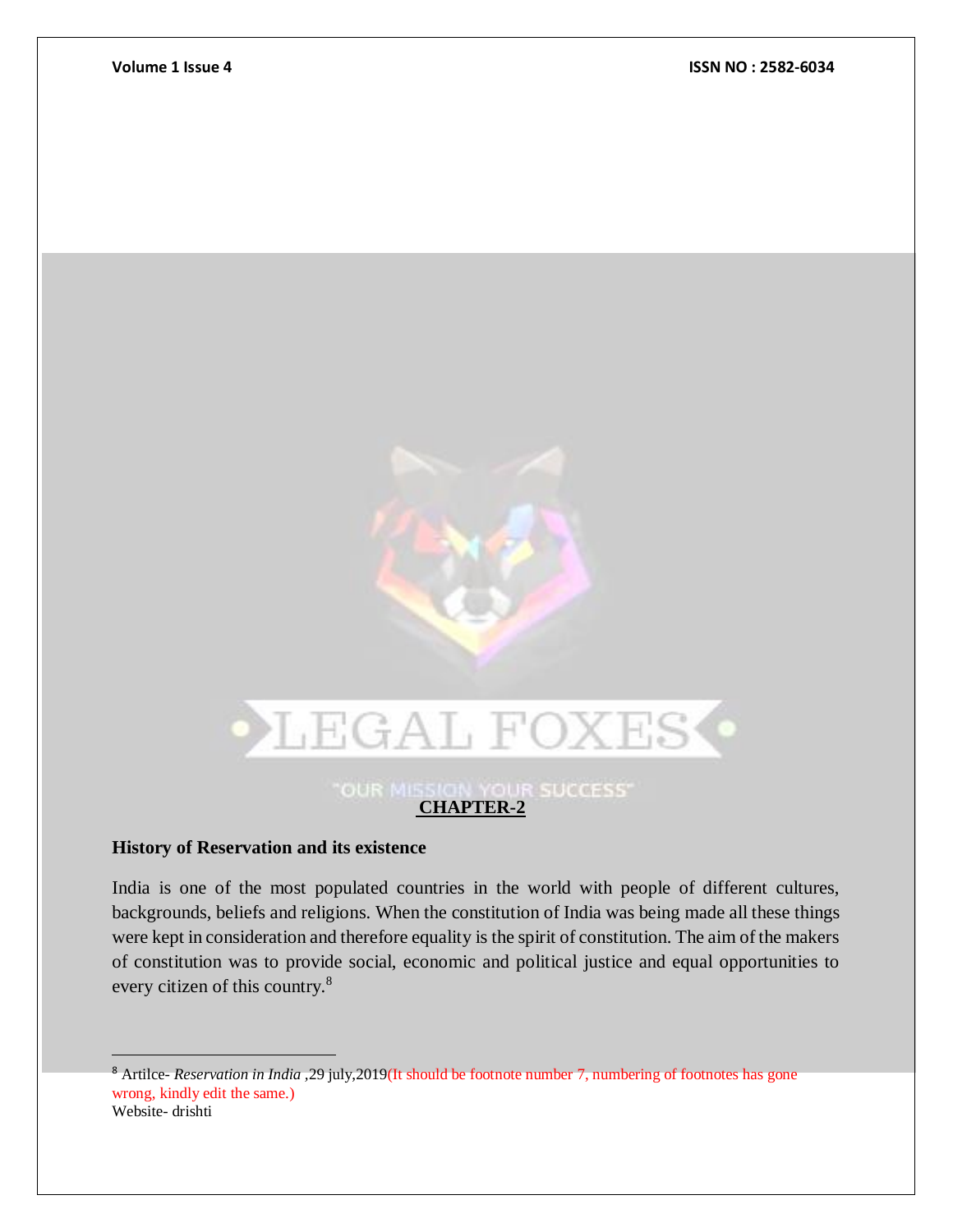The roots of reservation emerge from the old-age caste system of India. Reservations are provided to those sections of society which has faced injustice in the past or present. Reservation basically means providing some government seats in parties, educational institutions and government jobs for some backward class people who were not able to enjoy the same privileges as the upper class of the society. The lowest form of discrimination was "untouchability" .The problem of untouchability was mainly faced by Dalits. As the Hindus were divided into four castes "Brahmans, Kshtriya, vaishyas and the shudras" among these cast people from some casts were considered superior than the other casts and the lower casts were treated wrongfully.

Jyothi Rao Phule and William Hunter originally convinced the idea of caste- based reservation in the year 1882.<sup>9</sup>

### Pre-Independence-

The reservation system that is followed today is 1933 when British Prime-Minister Ramsay Macdonald presented the 'Communal Award'. <sup>10</sup> This communal award made the change that there will be separate electorates for Muslim, Hindus, Sikhs Indian Christians, Anglo-Indians, Europeans and the Dalits.

The main problem faced pre independence was the untouchability system which was mainly faced by the Dalits. This issue was broadly addressed by Mahatma Gandhi and Dr. B.R Amebdkar who fought for equal rights of the Dalits.

"The round table conference of 1932 was a significant landmark in the reservation history. Mahatma Gandhi and B.R Amedkar had their differences about on the reservation. They both arrived at a solution which came to be known as the Poona Pact."<sup>11</sup>

The Poona Pact decided that there will be no separate electorate systems but only one with reservations for different section of the society.

### Post-Independence-

"OUR MISSION YOUR SUCCESS"

Post-independence saw a major change in the reservation system. Scheduled castes (SC) and Scheduled Tribes (ST) were introduced in the reservation system. The government took several steps and made different policies reserving seats in different institutions and government jobs for the SC and ST.

<sup>9</sup> Shubhangi aggrwal , *Constitutional Validity o f 103rd constitutional amendment act 2019,*( December 17,2019), blog ipleaders *,* https://blog.ipleaders.in/constitutional-validity-103rd-constitutional-amendment-act-2019/

<sup>10</sup> Raja Ram Agarwal, *Constitutional Amendments — A Legal Analysis,* ebc-india.com, https://www.ebcindia.com/lawyer/articles/76v3a1.htm

<sup>11</sup> Shreya Mishra and Vipin Sharma, *Reservation to the Economically Backward Class — Indian Constitutional Perspective*( june 16,2019), SCC online blog, https://www.scconline.com/blog/post/2019/06/16/reservation-to-theeconomically-backward-class-indian-constitutional-perspective/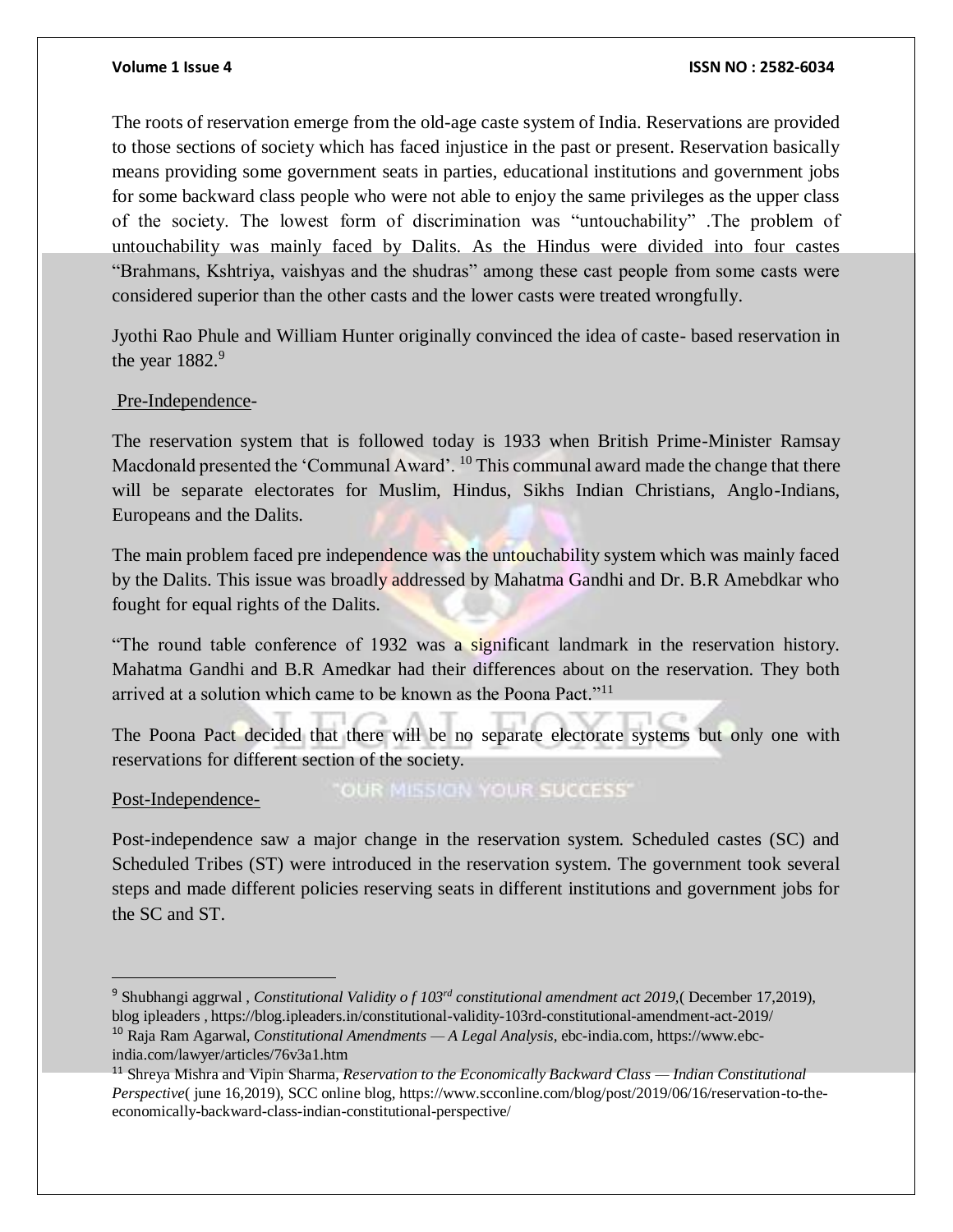"The reservation quota in educational institutes and government job is 7.5% for the ST and 15% for the SC. The total reservation for both SC and ST stand 22.5%"<sup>12</sup>

Reservation cannot be discussed without the mention of Mandal commission. The Mandal commission was made which was headed by B.P Mandal to determine the people who come under the purview of backward classes. The Mandal commission proposed that there are 52% of the population who come under the other backward classes (OBCs) category and it was recommended to provide reservation to OBCs of 27%. The V.P Singh government agreed to that recommendation and therefore in 1992 the reservation for OBCs were introduced.

### Laws regarding Reservation-

The XVI of the constitution deals with reservation system. Some of the laws which deals with the reservation are-

- a. "Article 15(1) and 15(2) deals with the concept of no discrimination on the basis of caste religion etc.. Whereas Article 15(4) deals with the power of state to make provisions regarding the welfare of SCs and STs
- b. Article  $16(1)$  and  $16(2)$  deals with equal job opportunities for people whereas  $16(4)$  deal with power of state to make laws for the backward classes.
- c. Article 17 deals with problem of untouchability. This article abolished untouchability. Article 46 asks the state to promote the educational and economic interest of weaker section of society."<sup>13</sup>
- d. "Article 330 and 332 provides for specific representation through reservation of seats for SCs and STs in the Parliament and in the State Legislative Assemblies respectively.
- e. Article 243D provides reservation of seats for SCs and STs in every Panchayat.
- f. Article 233T provides reservation of seats for SCs and STs in every Municipality.
- g. Article 335 of the constitution says that the claims of STs and STs shall be taken into consideration constituently with the maintenance of efficacy of the administration."<sup>14</sup>

Website- drishti

<sup>12</sup> *Id* at 11

<sup>13</sup> Shreya Mishra and Vipin Sharma, *Reservation to the Economically Backward Class — Indian Constitutional Perspective*( june 16,2019), SCC online blog, https://www.scconline.com/blog/post/2019/06/16/reservation-to-theeconomically-backward-class-indian-constitutional-perspective/

<sup>14</sup> Artilce- *Reservation in India ,*29 july,2019

URL: https://www.drishtiias.com/to-the-points/Paper2/reservation-in-india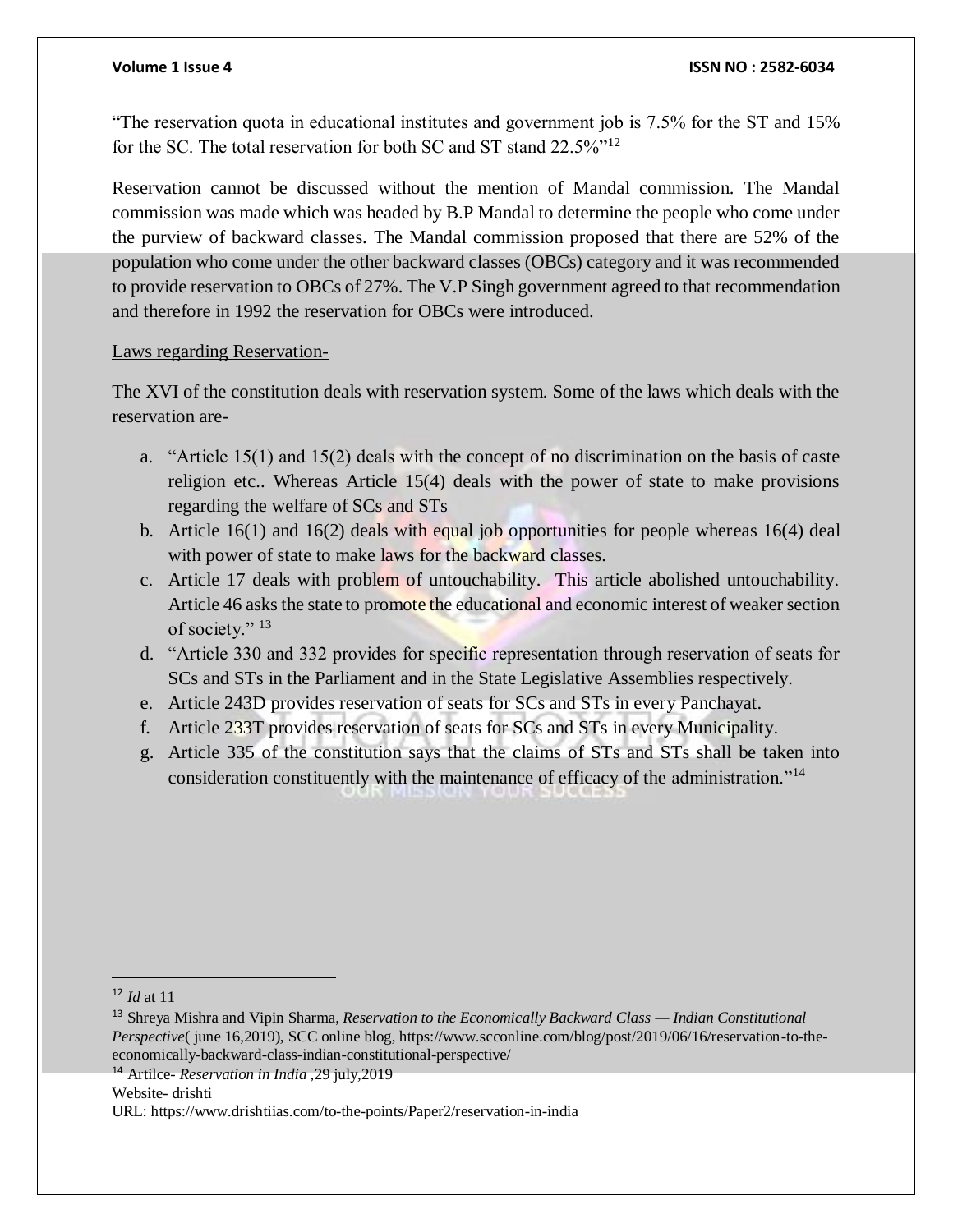### **What is 103rd Amendment?**

> INTRODUCTION-

SCs, STs and OBCs constitute 70% of the population and are entitled to reservation in almost every platform. According to the data according released by Planning Commission between 2004- 2005 and 2011-2012, more people among the deprived social classes — SCs, STs and OBCs were brought above the poverty line, compared to other segments of society. <sup>15</sup>

Now the government had to take steps in favor of the economically weaker "the general category". So in the light of the same the legislature passed Constitution  $(103<sup>rd</sup>$  Amendment) Act, 2019 providing 10% reservation of jobs and educational institutions to economically backward section in the general category. The amendment is premised on Article 46 in the Directive Principles of State Policy which places an obligation on the State to "promote with special care the educational and economic interests of the weaker sections of the people". <sup>16</sup>This act amends Article 15 and Article 16.

The following are the amendments made in Article 15 and Article 16-

"In article 15 of the Constitution, after clause (5), the following clause shall be inserted, namely:—

'(6) Nothing in this article or sub-clause (g) of clause (1) of article 19 or clause (2) of article 29 shall prevent the State from making,— (a) any special provision for the advancement of any economically weaker sections of citizens other than the classes mentioned in clauses (4) and (5); and

(b) any special provision for the advancement of any economically weaker sections of citizens other than the classes mentioned in clauses (4) and (5) in so far as such special provisions relate to their admission to educational institutions including private educational institutions, whether aided or unaided by the State, other than the minority educational institutions referred to in clause (1) of

 $\overline{a}$ 

<sup>15</sup> Somesh Jha, *Fewer poor among SC,ST,OBC*(March 14, 2014 02:02), Business standard, https://www.businessstandard.com/article/economy-policy/fewer-poor-among-sc-st-obc-114031301232\_1.html

<sup>16</sup> INDIA CONST. art.46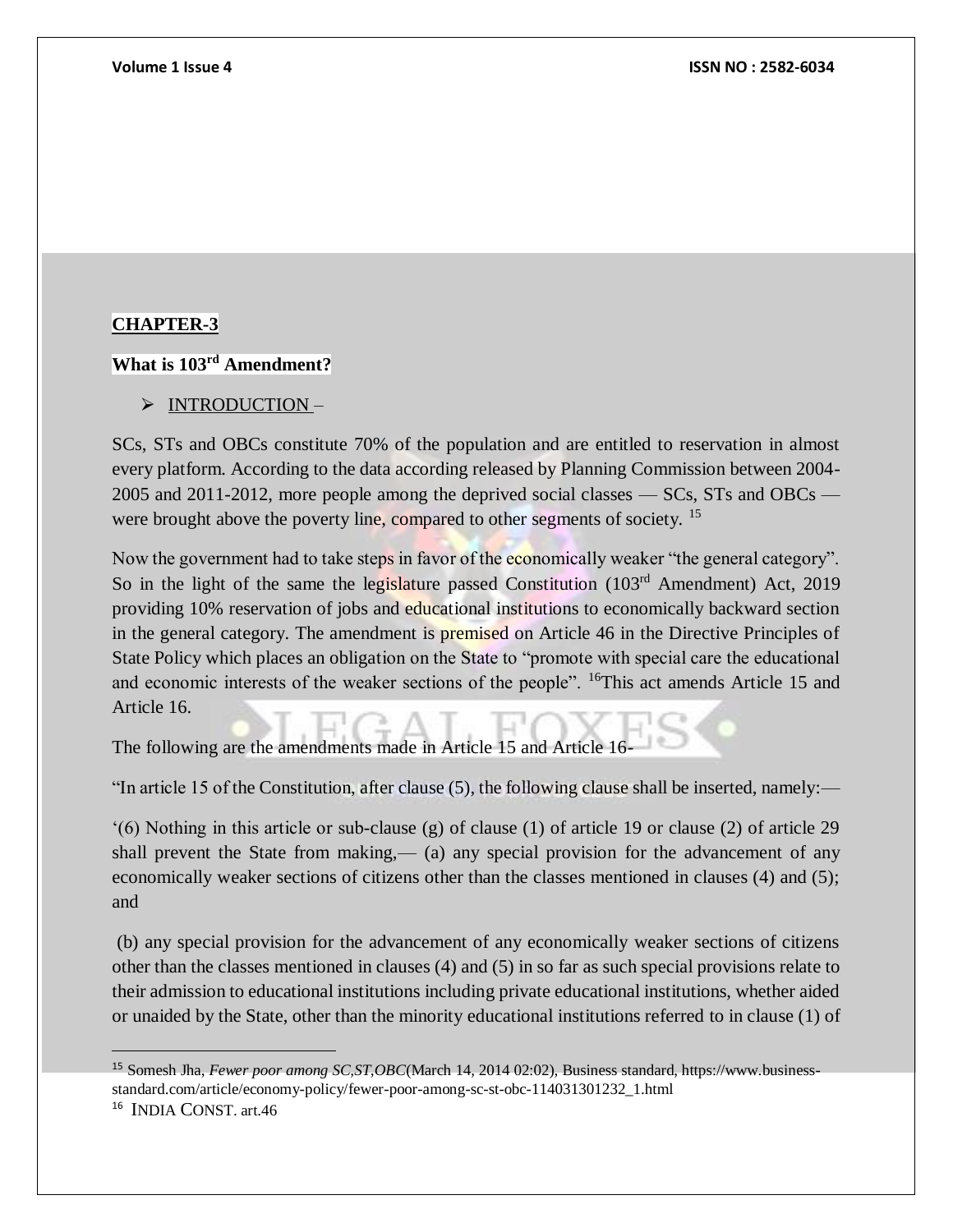article 30, which in the case of reservation would be in addition to the existing reservations and subject to a maximum of ten per cent of the total seats in each category. Explanation.—For the purposes of this article and article 16, "economically weaker sections" shall be such as may be notified by the State from time to time on the basis of family income and other indicators of economic disadvantage.

In article 16 of the Constitution, after clause (5), the following clause shall be inserted, namely:—

"(6) Nothing in this article shall prevent the State from making any provision for the reservation of appointments or posts in favor of any economically weaker sections of citizens other than the classes mentioned in clause (4), in addition to the existing reservation and subject to a maximum of ten per cent. Of the posts in each category."."<sup>17</sup>

The bill was proposed by Thawar Chand Gehlot, Minister of Social Justice and Empowerment on 8<sup>th</sup>, 2019 of January in Lok Sabha. On 9<sup>th</sup> January, 2019 the bill was passed by Lok Sabha receiving overwhelming majority. The bill was passed by the Rajya Sabha also on  $10<sup>th</sup>$  of January and then was sent to the president for the assent. The bill received assent on  $12<sup>th</sup>$  January and was published on the same in the Gazette of India and came into effect on  $14<sup>th</sup>$  of January. <sup>18</sup>

### ⮚ PURPOSE-

 $\overline{a}$ 

The purpose of the introduction of this bill was that after the Mandal commission report there has been reservation for the SCs, STs and OBCs in almost every field but the general category has been ignored as there were no such privileges enjoyed by the general category. There were sections of citizens in this category which were economically not strong and therefore it was difficult for them to have a proper livelihood. To address this problem this bill was introduced. Another purpose which can be that as expect the general class others were getting reservations it was difficult for this class of people to compete in every felid like educational institutes etc. Due to this there was a large outrage in people as it was against their right to equality. Therefore to address this problem the government introduced this act.

The 103<sup>rd</sup> Amendment act was through the 124<sup>th</sup> Bill. The Bill mentions the purpose of the introduction of Act-

1. "At present, the economically weaker sections of citizens have largely remained excluded from attending the higher educational institutions and public employment on account of their financial incapacity to compete with the persons who are economically more privileged. The benefits of existing reservations under clauses (4) and (5) of article 15 and clause (4) of article 16 are generally unavailable to them unless they meet the specific criteria of social and educational backwardness.

<sup>17</sup> INDIA CONST. art.15 and 16,*amended* by THE CONSTITUTION (ONE HUNDRED AND THIRD AMENDMENT) ACT, 2019

<sup>18</sup> Gautam Bhatia, *Is the 103rd Amendment Unconstitutional,* Indian Constitutional Law and Philosophy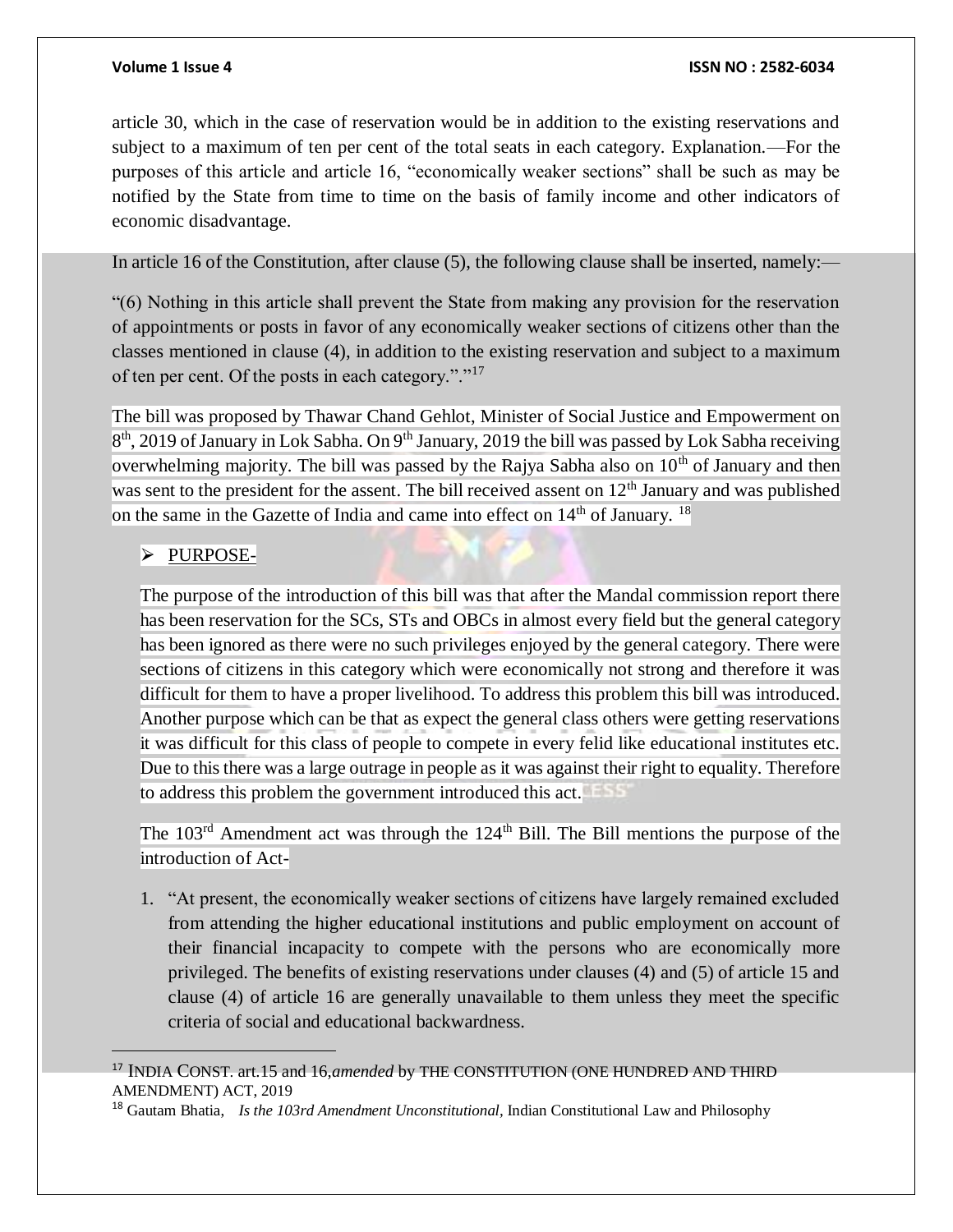- 2. The directive principles of State policy contained in article 46 of the Constitution enjoins that the State shall promote with special care the educational and economic interests of the weaker sections of the people, and, in particular, of the Scheduled Castes and the Scheduled Tribes, and shall protect them from social injustice and all forms of exploitation.
- 3. *Vide* the Constitution (Ninety-third Amendment) Act, 2005, clause (5) was inserted in article 15 of the Constitution which enables the State to make special provision for the advancement of any socially and educationally backward classes of citizens, or for the Scheduled Castes or the Scheduled Tribes, in relation to their admission in higher educational institutions. Similarly, clause (4) of article 16 of the Constitution enables the State to make special provision for the reservation of appointments or posts in favor of any backward class of citizens which, in the opinion of the State, is not adequately represented in the services under the State.
- 4. However, economically weaker sections of citizens were not eligible for the benefit of reservation. With a view to fulfill the mandate of article 46, and to ensure that economically weaker sections of citizens to get a fair chance of receiving higher education and participation in employment in the services of the State, it has been decided to amend the Constitution of India.
- 5. Accordingly, the Constitution (One Hundred and Twenty-fourth Amendment) Bill, 2019 provides for reservation for the economically weaker sections of society in higher educational institutions, including private institutions whether aided or unaided by the State other than the minority educational institutions referred to in article 30 of the constitution and also provides for reservation for them in posts in initial appointment in services under the State.

The Bill seeks to achieve the above objects."<sup>19</sup>

# POSITIVE ASPECTS (IMPORTANCE)-<br>COUR ENDINGER AND TOUR SUCCESS

 $\overline{a}$ 

This act has faced positive as well as negative and critical views. Majority of the population is criticizing this act. But if we look into it this act positive aspects also such as –

 $H'(\lambda)$ 

- 1. As already discussed the general category was facing difficulties because the reservation for the backward classes. Many students from the general category are not able to get higher education and employment due to the reservation system as well due to financial problems. This act will address this issue of inequality of income and opportunities.
- 2. There are many upper class people who live in poverty and hunger. This act is just a step to try to provide them with opportunities and livelihood.

<sup>19</sup> K. ashok vardhan shetty, Can the Ten per cent Quota for Economically Weaker Sections Survive Judicial Scrutiny?, The Hindu Centre , 6 March, 2019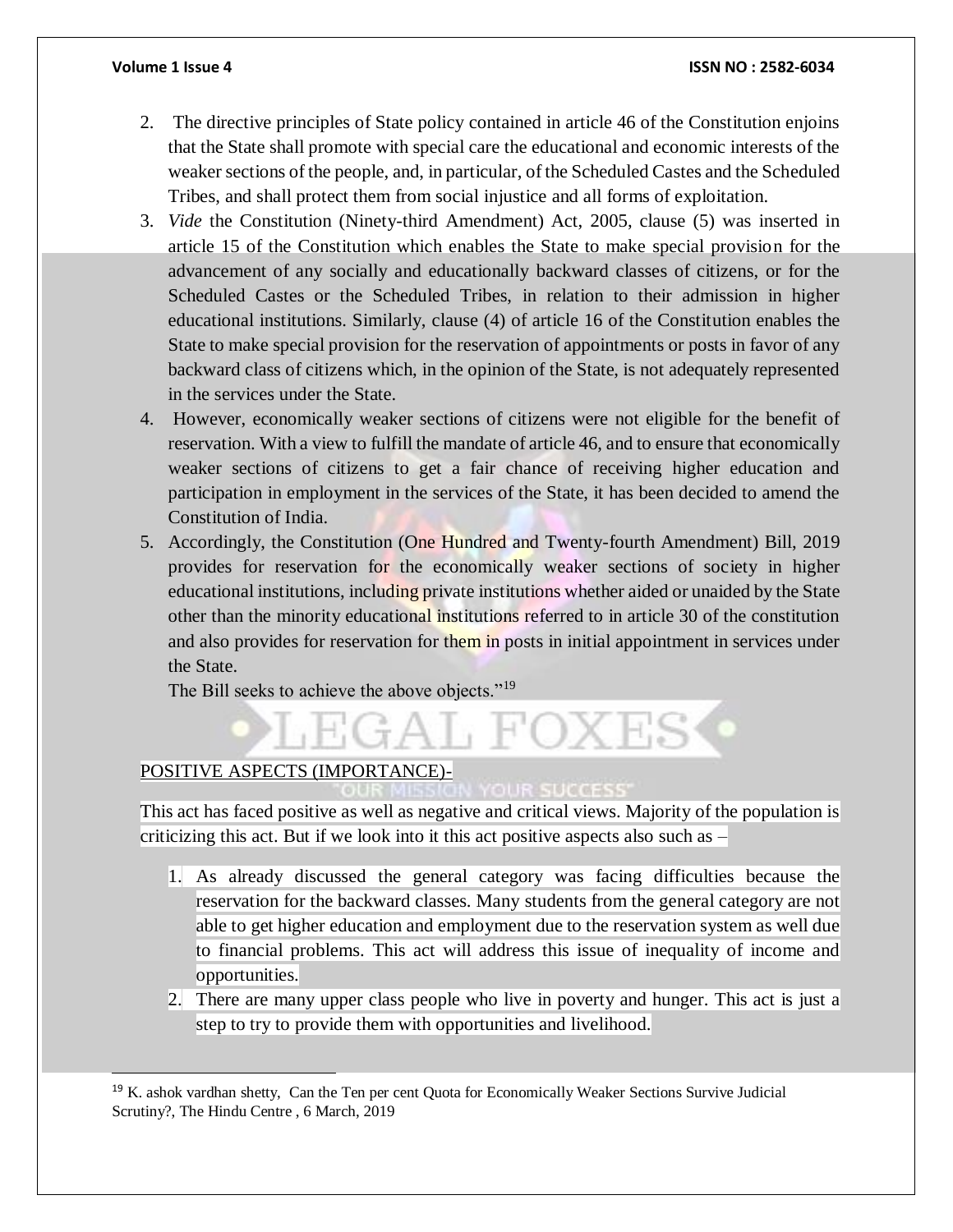- 3. This act may eliminate the stigma associated with reservation as the upper caste look down on those who came through reservation.<sup>20</sup>
- 4. This act will try to provide general category poor citizens similar to OBCs in order to get equal opportunities and income.

### **Challenge to the constitutional validity**

The constitutional challenge faced by this amendment is mainly the challenge to the basic structure of the constitution.

Doctrine of Basic structure is Certain structural principles form the core or the essence of the Constitution and give it a particular 'Identity' such as democratic form of government, republican form of government, federalism, equality, freedom, secularism, independence of the judiciary, power of judicial review and so on. Thus the basic structure cannot be amended as it would be threat to the constitutional identity.  $21$ 

The Supreme Court held in the case of *Kesavananda Bharati v. State of Kerala, <sup>22</sup>*that a constitutional amendment can be struck down if it is against the "basic structure" of the constitution and that the power of the parliament of amendment under article 368 is not absolute.

Amendment exceeds the quota limit of 50%-

A similar policy of reservation of "other economically backward sections "was introduced by P.V Narshima Rao which was denied in the case of *Indra Sawhney v. Union of India,<sup>23</sup>* explaining the reason that the reservation quota limit is 50% in total and this type of reservation will exceed the limit. Similarly in the amendment introduced in 2019 the quota limit will exceed and therefore this

 $\overline{a}$ 

<sup>20</sup> Artilce- *Reservation in India ,*29 july,2019

Website- drishti

URL: https://www.drishtiias.com/to-the-points/Paper2/reservation-in-india

<sup>21</sup> Shubhangi Aggrwal , *Constitutional Validity o f 103rd constitutional amendment act 2019,*( December 17,2019), blog ipleaders *,* https://blog.ipleaders.in/constitutional-validity-103rd-constitutional-amendment-act-2019/

<sup>22</sup> *Kesavananda Bharati v. State of Kerala,* 1973 SC 1461

<sup>23</sup> *Indra Sawheny v. Union of India*, AIR 1993 SC 477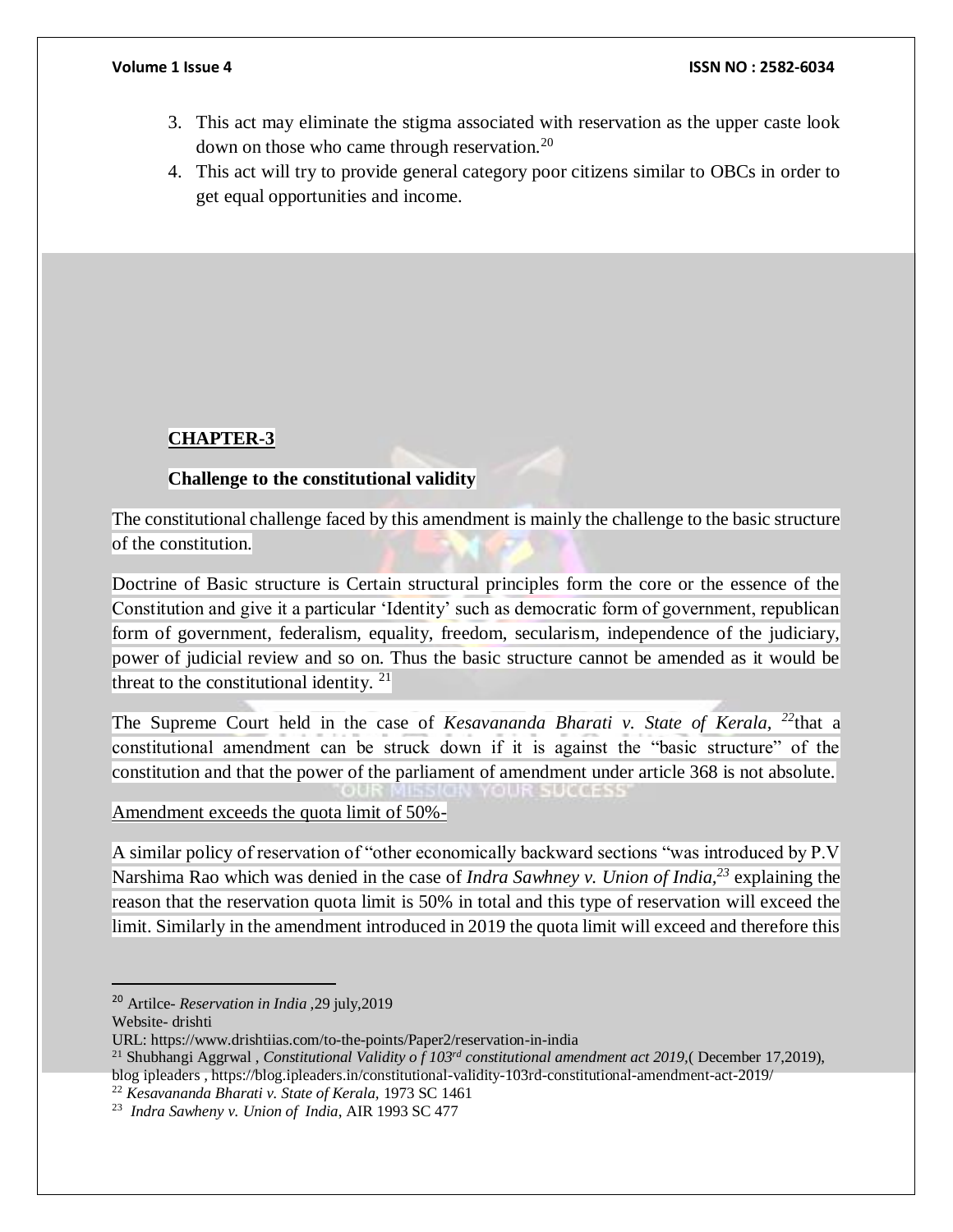amendment cannot be constitutionally valid. Some important judgment in the Indra Sawhney case is –

- It supported the 27% reservation for OBCs.
- The 10% reservation policy for economically backward classes was held invalid in the judgment and it was held that economic criteria cannot be criteria for reservation policy.
- It held that reservation cannot be more than 50%.
- It held that reservations can be made in a service or category only when the State is satisfied that representation of backward class of citizens therein is not adequate.<sup>24</sup>

Citing the above mentioned case, a NGO – Youth of India filed a petition against the  $103<sup>rd</sup>$ amendment act, and stated that the limit set will be exceed to 59.5% form 50%. As B.R Amebdkar said when reservations were introduced reservations are for those "communities which have not had so far representation in the State". But if we look the upper caste group has always got more representation and opportunities in comparison to the other backward classes. In the case of *Jarnail Singh v. Lachhmi Narayan<sup>25</sup>*backward classes has been understood to mean Scheduled Castes, Scheduled Tribes, and Other Backward Classes.

Another case which addressed the issue of 50% of reservation is M.Nagaraj v. Union of India, <sup>26</sup> and noted that –

"The ceiling-limit of 50%, the concept of creamy layer and the compelling reasons, namely, backwardness, inadequacy of representation and overall administrative efficiency are all constitutional requirements without which the structure of equality of opportunity in Article 16 would collapse."

The support of the 50% reservation policy can only be seen in the speech given by B.R Amedkar in the Constituent Assembly Debates in 1948 where he mentioned "structure of equality of opportunity". <sup>27</sup>

### **MISSION YOUR SUCCE**

The Supreme Court in the case of *M.R Balaji v. State of Mysore<sup>28</sup>* rejected the 68 % reservation in the state of Mysore under article 15(4) in the medical college as it was exceeding the quota limit of 50%. The reason given in this case is that exception cannot override the rule.<sup>29</sup>

<sup>24</sup>Shubhangi aggrwal , *Constitutional Validity o f 103rd constitutional amendment act 2019,*( December 17,2019), blog ipleaders *,* https://blog.ipleaders.in/constitutional-validity-103rd-constitutional-amendment-act-2019

<sup>&</sup>lt;sup>25</sup> Jarnail Singh v. Lachhmi Narayan, 26 September 2018

<sup>26</sup> M. Nagaraj v Union of India, 19 October, 2006

<sup>27</sup> *Ibid.*

<sup>28</sup> M. R Bajali v State of Mysore, 1963 Suppl. 1 S.C.R. 439

<sup>29</sup> M. R Bajali v State of Mysore, 1963 Suppl. 1 S.C.R. 439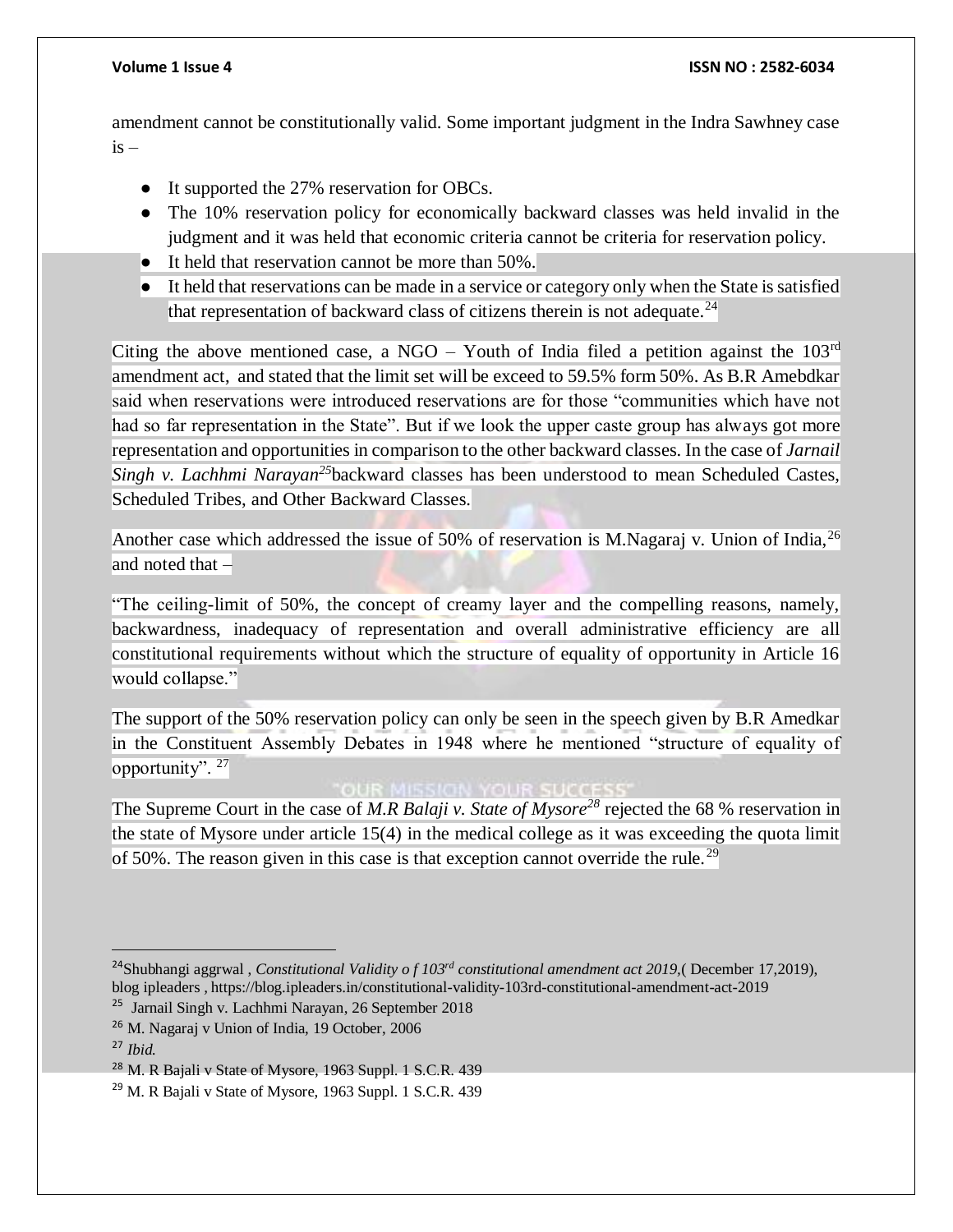Through all these cases it can be concluded that the 50% limit of reservation is considered in the basic structure of the constitution and therefore this amendment is invalid.

Violation of equality of Rights-

The principle of equality has been enshrined in article 13,15,16,17 and 18 of the Constitution of India. "Any alteration of this 'Equality Code' must stand the widely accepted tests of 'Identity' and 'Width' as laid out in the M. Nagaraj case. The identity test laid down by this case states that if any alteration the identity of the principles constituting the Basic Structure is to abrogate the Basic Structure itself. Thus, any alteration in the existing structure of the Equality Code would be violating the Basic Structure itself."<sup>30</sup>

The policy's main purpose was to create equality among the upper classes and backward classes but in India all of the states have not adopted this act and therefore this leads to violation of equality of rights of citizens of different states as citizens of some states are entitled to this reservation while some are not.

Provides Representation to Well represented class-

 This amendment has granted reservation to the well represented class of the society. The upper class that doesn't need the reservation as well doesn't have the grounds to claim the reservation will be befitted from this. Moreover, if we provide reservation to the upper class then what will be the point of reservation for the backward classes? And when the protected group in the future will compete in the unreserved category they will not be able to get the access of the seats because there will some reservation for the upper class which will prevail.

**"OUR MISSION YOUR SUCCESS"** 

LEGAL FOXI

### Arbitrariness –

Reservation is about social and institutional barriers not the remedy to the problem of poverty. Family income criteria have no relation with the goal of reservation. This makes mandating reservation on economic disadvantage arbitrary<sup>31</sup>

<sup>30</sup> Shubhangi aggrwal , *Constitutional Validity o f 103rd constitutional amendment act 2019,*( December 17,2019), blog ipleaders *,* https://blog.ipleaders.in/constitutional-validity-103rd-constitutional-amendment-act-2019/ <sup>31</sup> Shubham Borkar and Neha Rani, *103rd Constitutional Amendment Act, 2018 "Economic Reservation In India" Highlights And Analysis* ( January 17, 2019), mondaq, https://www.mondaq.com/india/Government-Public-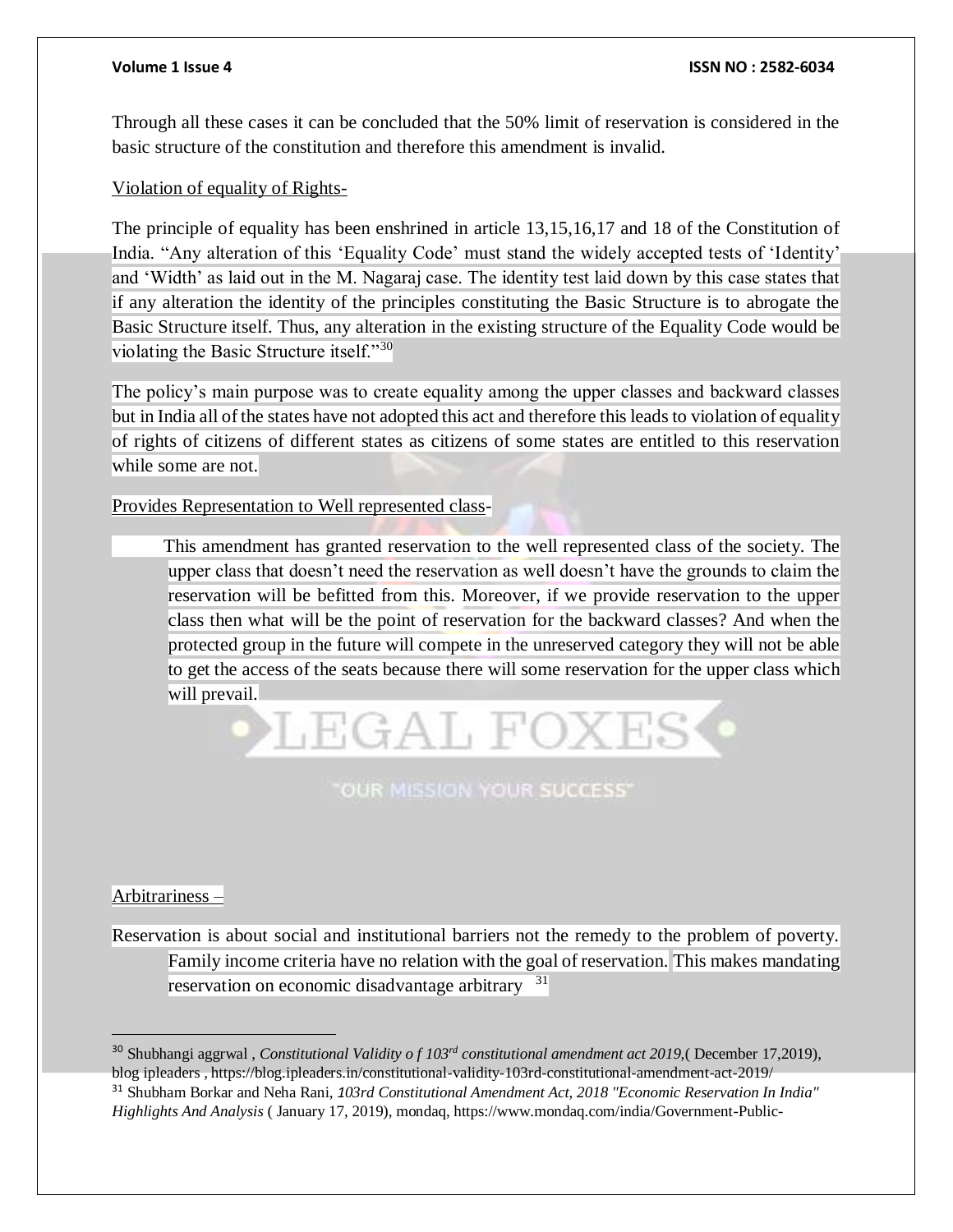

"OUR MISSION YOUR SUCCESS"

# **CHAPTER-4**

l

### **Recommendation**

As we have discussed what is 103<sup>rd</sup> amendment, its positive aspects, critical analysis, cases etc. we have a clear view about the topic. At present after the 103<sup>rd</sup> amendment only 40.5% of seats are reserved in educational institutions and jobs based on the candidate's merit.

After looking into the topic in deep here are some recommendations to make the condition better-

Sector/773144/103rd-Constitutional-Amendment-Act-2018-Economic-Reservation-In-India-Highlights-And-Analysis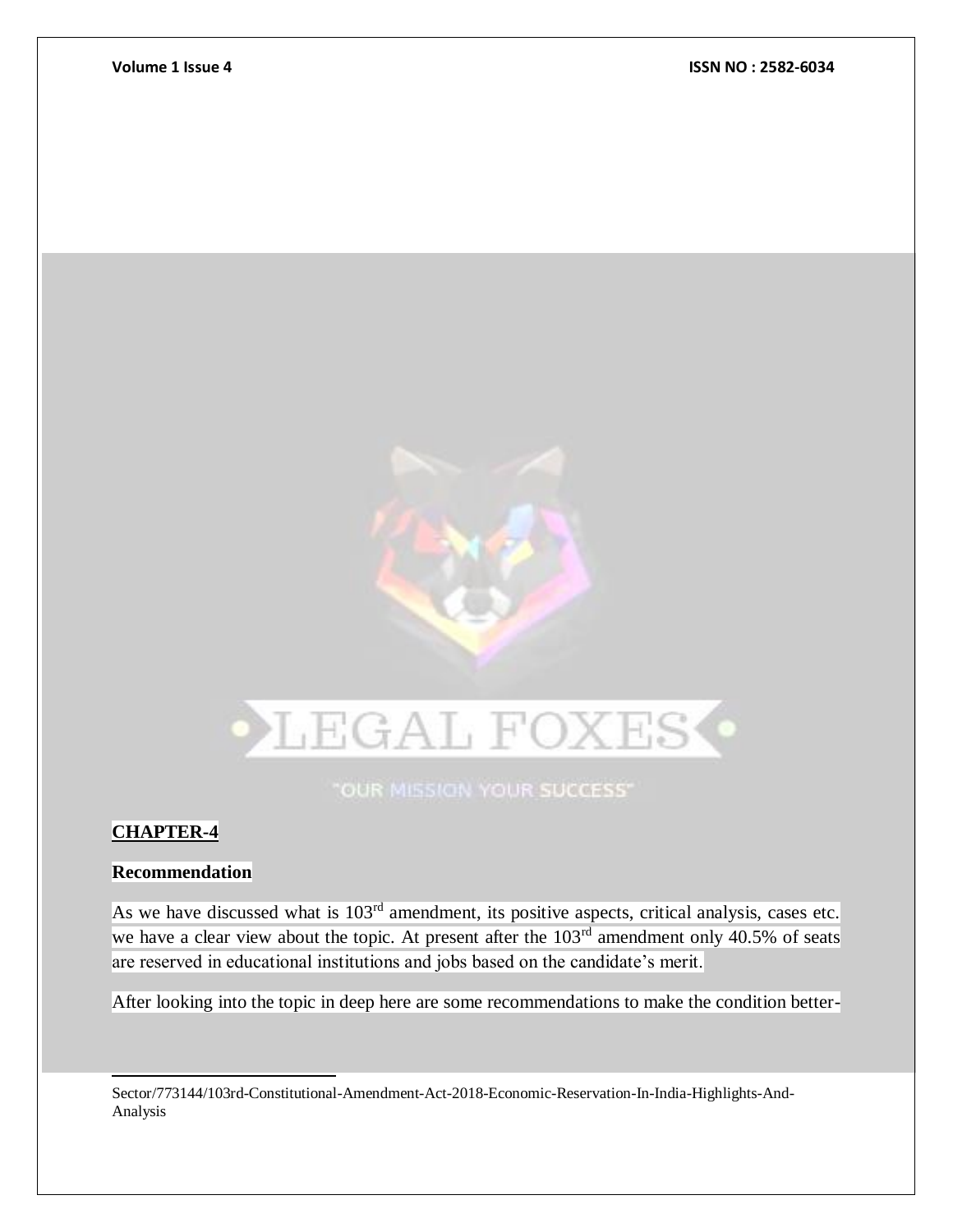- 1. Rather than increasing the reservation furthermore, there should be a fixed time of reservation. At the time when reservation was introduced it was need by the backward classes because they were facing problems. But at the present time situations have changed and there is no such need of reservation, so instead of extending it a fix time reservation should be fixed.
- 2. Economic situation is not a perfect criteria for reservation, Family income is should also be considered as one of the criteria.
- 3. If the 10% reservation policy has to continued it should be tried to keep within the limit of 50% quota limit and exceeding that. This will promote fair and equal opportunities and the criticism will decrease to some extent
- 4. The 27% reservation for the OBCs should also consider the merit and marks of the student rather than just their caste because due to this those people who do really deserve the sat are not able to take the benefit of it.
- 5. It should be recommended to all the states to communicate and work on the same pace, rather than some states accepting the policy while some are not this creates the problem of equality between states.

### **Conclusion**

The hour of the need of this country is the reformation in the reservation system of the country. From the past times we have seen that reservation has always created a rift between the upper and backward class people. There is no doubt in the fact the reservation is very good step in the development of the country but at the same time it is somewhat affecting the country as well due to some defaults in the system. When reservation was introduced it was very necessary and the need of the hour but in the present world if we look things has changed and therefore the old reservation policy is effecting people. So there is a need of change.

LEGAL FC

If we look in the present issue –  $103<sup>rd</sup>$  amendment there have been many strong legal and constitutional discussions on this topic. The purpose of this amendment was positive and fro the benefit of the people but there were some flaws which made it controversial. This amendment violates the principle of equality code enshrined in the basic structure of the constitution. This amendment is violative of the constitutional identity of our constitution as it is against the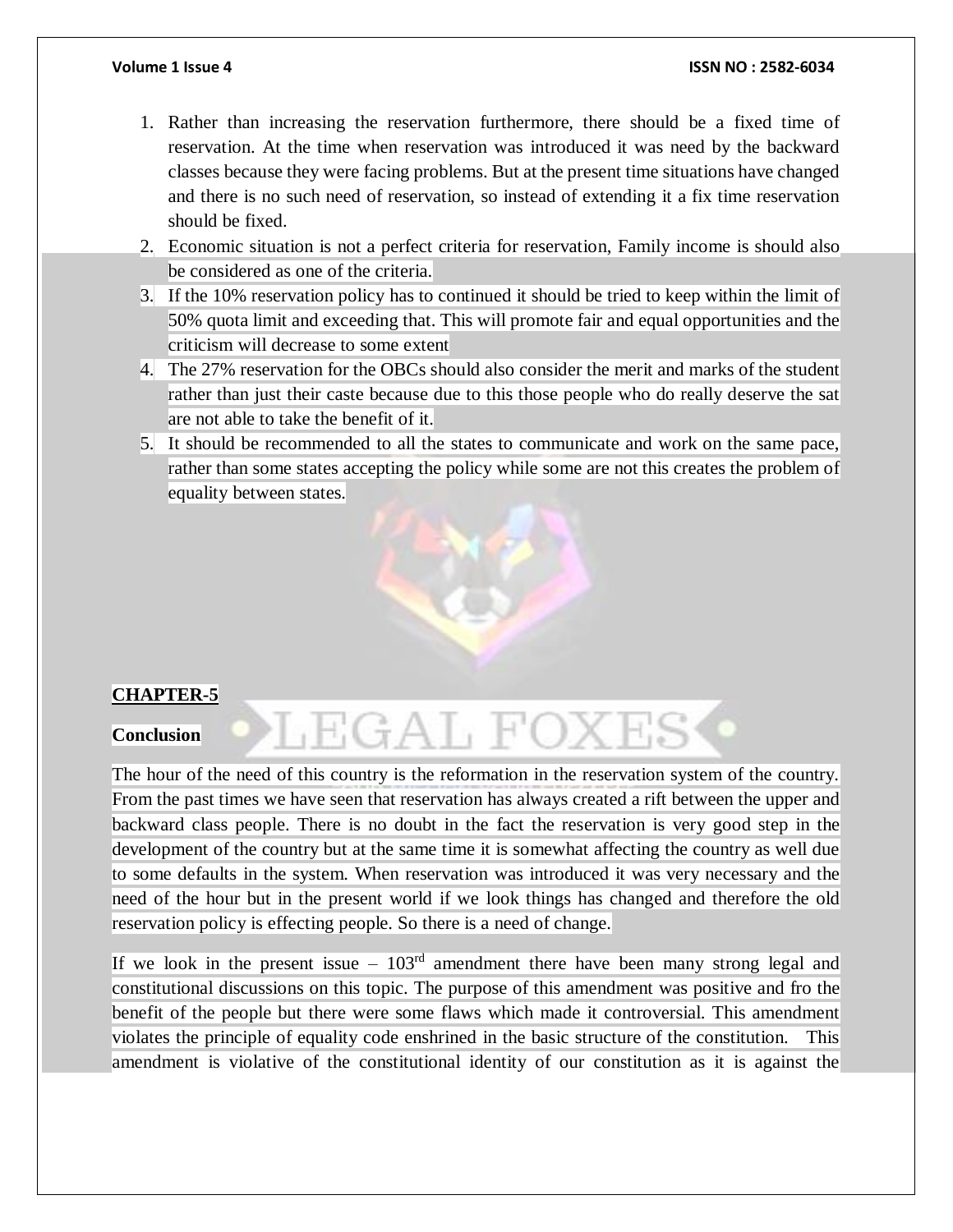principles of equality. The parliament has used its legislative powers to make this act. Moreover this act violates the 50% limit of reservation.

As mentioned earlier there are some changes needed in the reservation policy of India and if we look into the present act it represents the population which already has over representation in society in the past all well in the present time also. This again violates the concept of equality. An act can be declared unconstitutional and void when it is against the constitution as in when it violates any fundamental right. From the above discussion it can be seen that this act is violative of the fundamental rights and therefore should be declared void.

Recommendations

- 1. You can also elaborate whether Reservation should be considered as a Fundamental Right.
- 2. You can incorporate a suggestion as to separation of political ideologies from the social democracy, how political parties resort to practices in reservation thus destroying the social democracy, the fabric of the Constitution.
- 3. You can also elaborate on whether reservations to be provided in research or Professional courses or not, keeping in consideration the Art 340 of the Constitution of India which deals with efficiency of administration.
- 4. Edit the footnotes as number of footnotes have been disturbed.
- 5. Follow a uniform mode of citation mainly Bluebook  $20<sup>th</sup>$  edition.



"OUR MISSION YOUR SUCCESS"

# **REFRENCES**

### ARTICLES-

1. "Can the Ten per cent Quota for Economically Weaker Sections Survive Judicial Scrutiny? By- Ashok Vardhan Shetty"

<https://www.thehinducentre.com/the-arena/article26436402.ece#twentytwo>

- 2. https://www.drishtiias.com/to-the-points/Paper2/reservation-in-india Reservation in India, Drishti
- 3. "Is the 103rd Amendment Unconstitutional By- Gautam Bhatia"